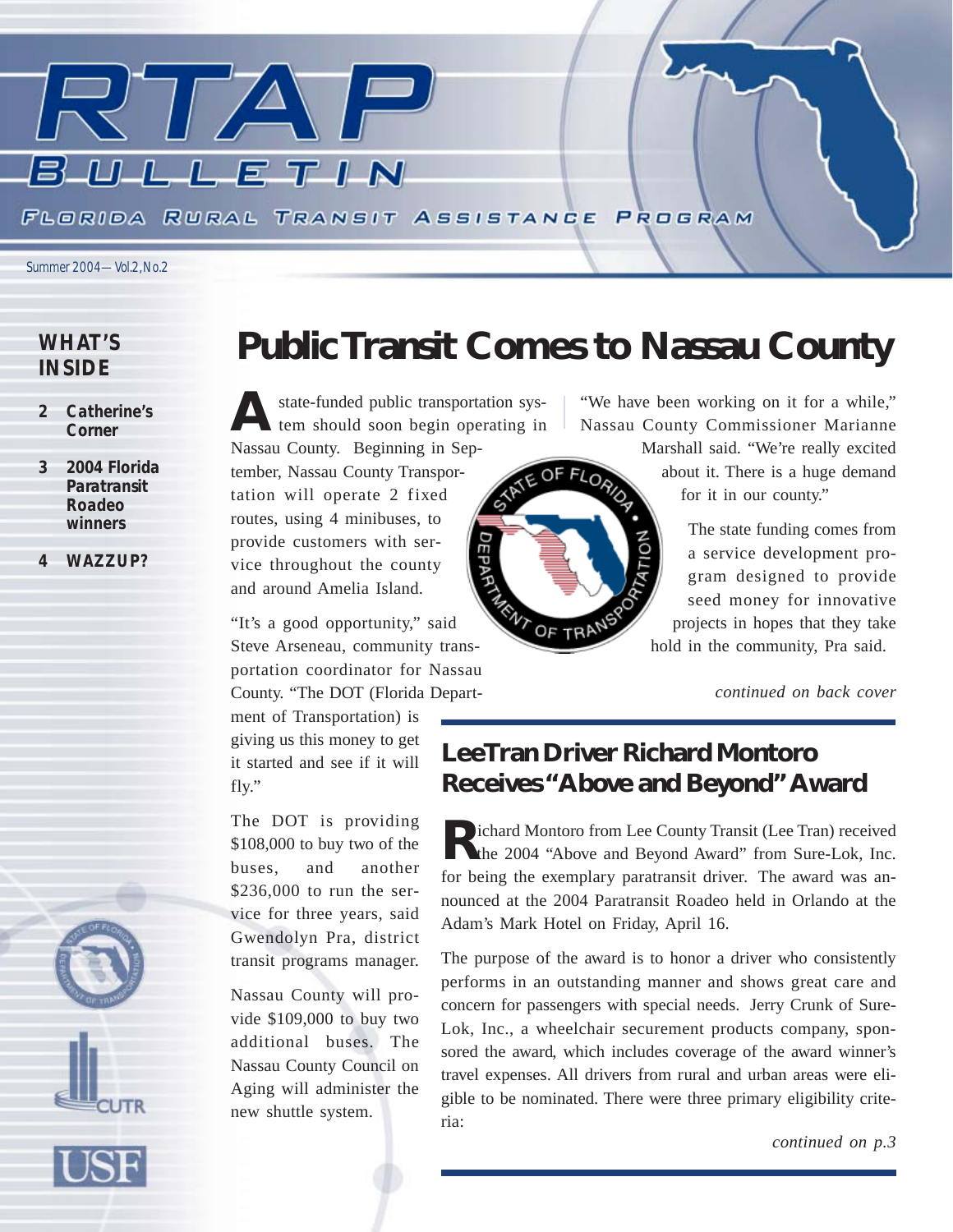# **Catherine's Corner** *Catherine Kelly, FDOT RTAP Program Manager*

**A**s the summer draws to an end and school is back in session, many of us realize that the year is almost over and there is still much to be done. We

portation services in rural and small urban communities in order to promote the coordinated delivery of safe, efficient and effective transit services.

are making great stride with Florida RTAP. However, there is still much to be done. If you haven't visited the RTAP website, check it out at *www.rtap.cutr.usf.edu*.

Have you heard the saying, without a vision, man will perish? How about this, if you don't know where you are going, you may end up where you don't want to be. I'm not sure if any of this is a famous quote or maybe it's just as my



*Congratulations to Catherine Kelly, recipient of the "Florida Paratransit Roadeo Vendors Choice Award" for excellence in rural and paratransit operations. (Pictured with Jerry Crunk, Sure-Lok, Inc.)*

kids would say I just made it up. Regardless, it is a true statement. We now know the direction we are heading with RTAP. The RTAP Advisory Committee met and the committee has defined clear mission, vision and goals for the program.

The **mission** of Florida RTAP is to provide training, continuing education and technical assistance to those who provide or assist in the provision of public trans-

The **vision** of Florida RTAP is to be customer driven, comprehensive and the model for others. Several goals were established and redefined and we will be working to make sure they are accomplished.

If you know of any agency that would like to host our 2005 or subsequent years roadeo, please let me know. We are looking for hosts and locations.

Please take advan-

tage of the upcoming train the trainer workshop which is hosted by JTran in Marianna. If you have any suggestions or requests for training on how best to serve your agency, please let me know. I will continue to work to provide the necessary training and technical assistance that is needed to make a difference in the rural communities. RTAP is here to serve you.

Have a great day and enjoy the rest of the summer.



The RTAP BULLETIN is produced by the USF Center for Urban Transportation Research.

Please direct all questions or comments to:

### *RTAP BULLETIN*

Center for Urban Transportation Research University of South Florida 4202 East Fowler Avenue, CUT100 Tampa, FL 33620-5375 813/974-3120, fax 813/974-5168 email: *audino@cutr.usf.edu* website: *www.rtap.cutr.usf.edu*

#### *OUR MISSION*

The Florida RTAP provides training, continuing education, and technical assistance to those who provide or assist in the provision of public transportation services in rural and small urban communities in order to promote the coordinated delivery of safe, efficient, and effective transit services.

*Editor: Michael Audino Designer: Wendy Teague*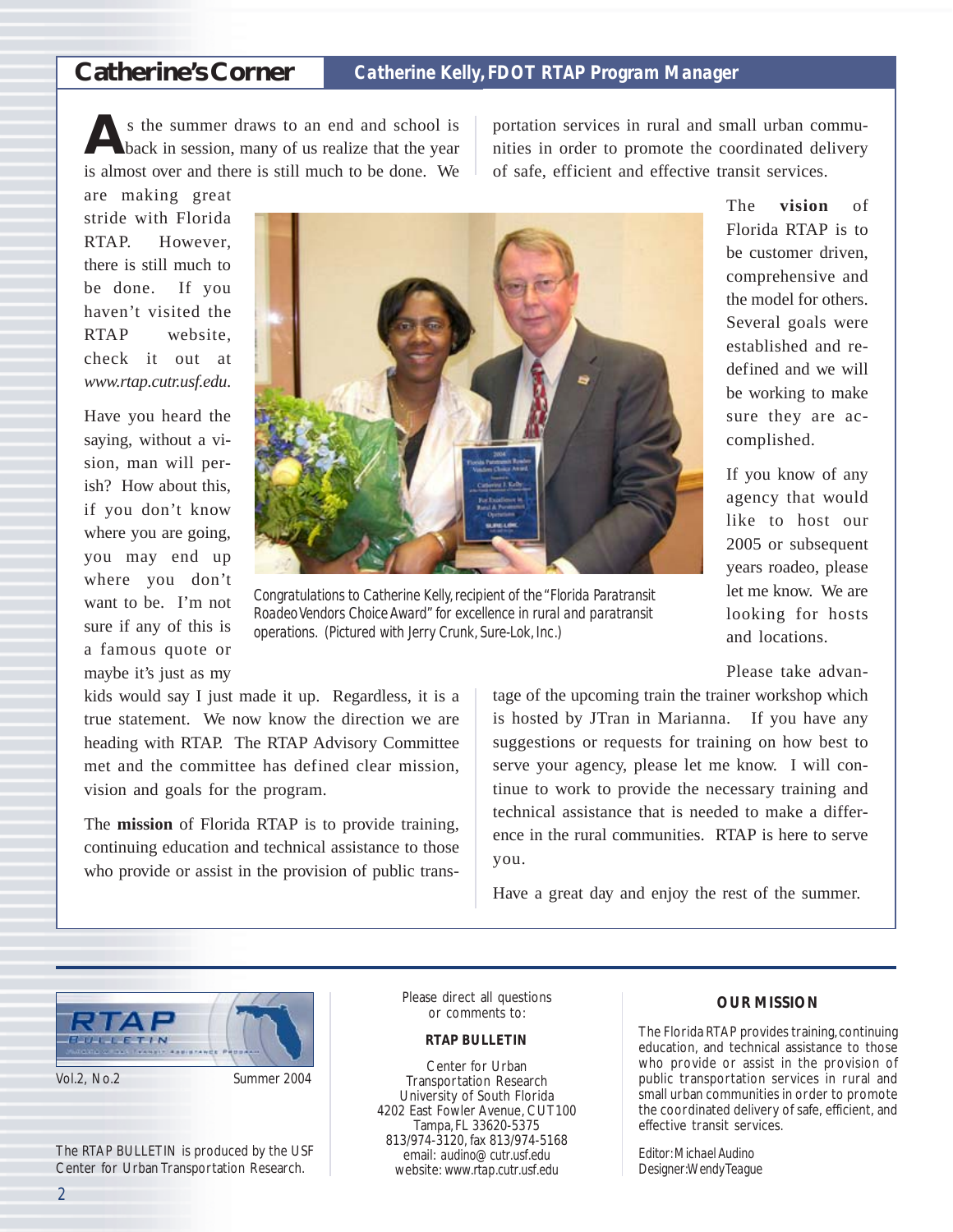# **2004 Florida Paratransit Roadeo Winners**

The Florida Rural Transit Assistance Program (RTAP), the Florida Association of Coordinated<br>Transportation Systems, Inc. and MV Transportation, Inc. co-sponsored the 2004 Florida Paratransit Roadeo April 16-17, 2004 in Orlando Florida. The annual event attracted over 50 drivers and another 150 vendors, judges, friends and family members.



*1st Place: Ernest Rittman of Big Bend Transit in Leon County scored 823 points (right); 2nd Place: Greg Strickland of VoTran in Volusia County scored 736 points (center); 3rd Place: Jeno Demers of SCAT + Plus of Sarasota County scored 720 points (left)*

## **Small Bus Winners Modified Van Winners**



*1st Place: Tim Smith of Calhoun County Transit in Calhoun County scored 667 points (right); 2nd Place: Donna Driver of St Johns County COA of St John County scored 666 points (center); 3rd Place: Peggy Shivers of Liberty County Transit of Liberty County scored 657 points (left)*

## **Richard Montoro**—*cont'd from cover* in front of her trailer reading her book. I waited about 15

- ! The driver takes time on a regular basis to create a safe and secure environment for passengers with special needs;
- The driver properly secures the mobility aid and occupant restraints; and
- $\blacksquare$  The driver demonstrates sensitivity toward individuals with special needs.

Here's Richard's story in his own words:

"I do the 150 Route on Wednesday, A.M., and one of my regular riders is a 70 year old woman named Alice Maran. Over the past month I had become friendly with Alice and she would share her personal life including her job and health situations. She was always prompt and was waiting for me every Thursday at 9:15 a.m. to be driven to the Publix on Bonita Beach Road where she worked.

"This particular morning, February 19, 2003, I was surprised she wasn't waiting for me in her usual spot: sitting



*Richard Montoro (center) from Lee County Transit accepts the 2004 "Above and Beyond Award" from Sure Lok representative Jerry Crunk (right).*

minutes and became concerned when she did not come

out. Noticing her book lying on her chair and the paper in the driveway only amplified my concern. I decided to check things out so I proceeded to knock at her door. The T.V. was on and the light in the living room was on. I knocked again and called out. I could hear faint banging on the wall near the bathroom and when I pressed my ear against the wall I could her calling for help. I called the office to call 9-1-1 and EMS and the fire department arrived in minutes.

"I understand she had a stroke Monday evening and lay on the bathroom floor two days unable to move. She is diabetic and takes insulin everyday.

"Fortunately after two weeks in ICU she is now home recuperating."